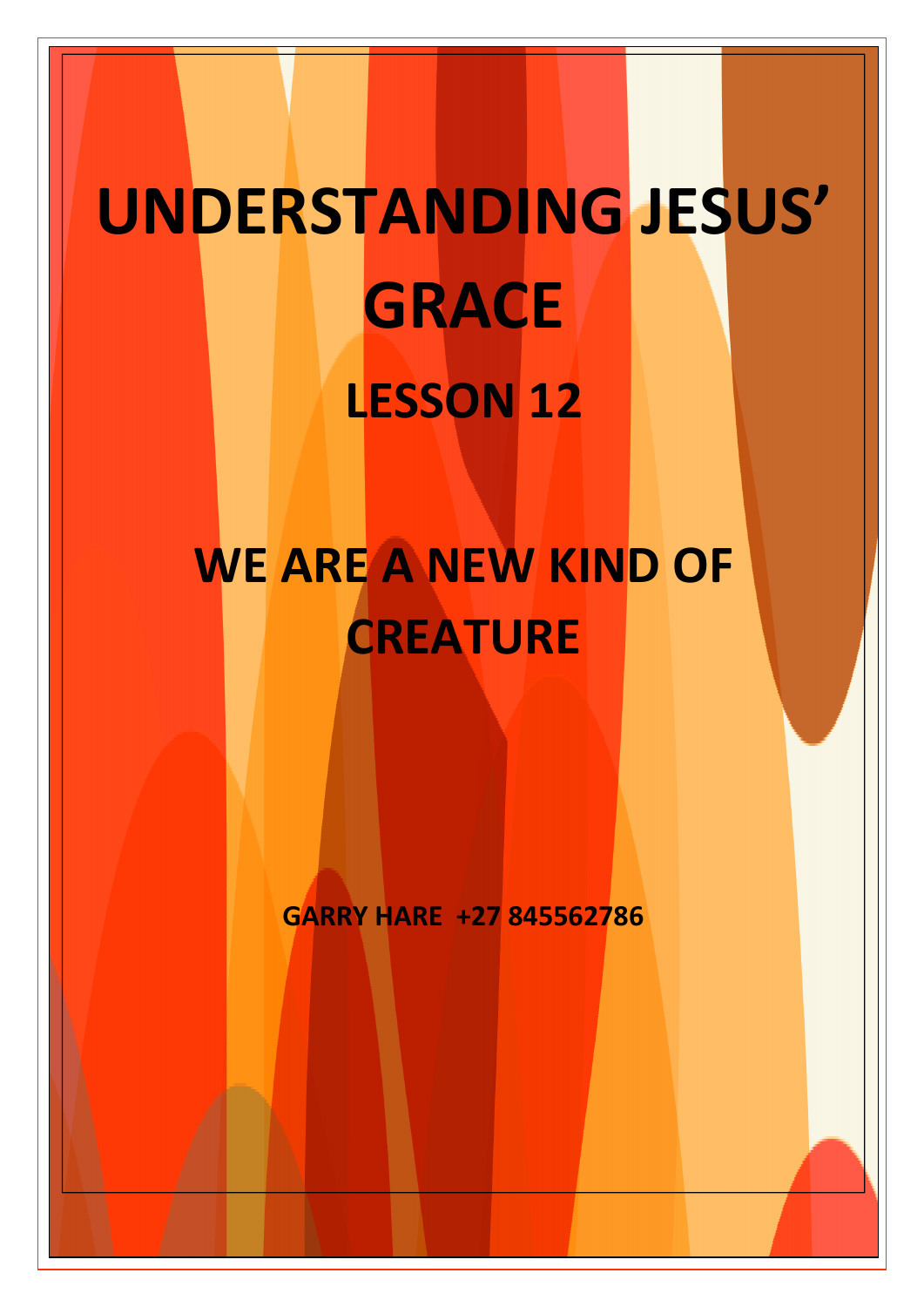### **LESSON 12 . WE ARE A NEW KIND OF CREATURE**

- 1. BORN AGAIN
	- 1.1 GOD'S FAMILY
- 2. THE "NEW CREATION"
	- 2.1 OUR SPIRITUAL DNA IS GOD'S
	- 2.2 A COMPLETELY NEW VESSEL OF GRACE
	- 2.3 WE ARE ALIENS AND OUR HOME BASE IS HEAVEN
	- 2.4 THE PARADOX OF THE SPIRITUAL KINGDOM WITHIN
	- 2.5 PUTTING OFF THE OLD WAYS
- 3. OUR IDENTITY IN CHRIST LIST
- 4. GOUP EXCERISE AND QUESTIONS

We now know that we are children of our Abba Father. However there is more to this than meets the eye as not only have we become His adopted children but in some mysterious way we have taken on God's spiritual DNA and likeness. We are no longer just human but we have become a new spiritual being, a new creature in Christ.

\_\_\_\_\_\_\_\_\_\_\_\_\_\_\_\_\_\_\_\_\_\_\_\_\_\_\_\_\_\_\_\_\_\_\_\_\_\_\_\_\_\_\_\_\_\_\_\_\_\_\_\_\_\_\_\_\_\_\_\_\_\_\_\_\_\_\_\_\_\_\_\_\_\_\_\_\_\_\_\_\_\_



#### **1. BORN AGAIN**

*John 3:5-7 Jesus answered, "Very truly I tell you, no one can enter the kingdom of God unless they are born of water and the Spirit. Flesh gives birth to flesh, but the Spirit gives birth to spirit. You should not be surprised at my saying, 'You must be born again.'*

*John 3:3 (MSG) Jesus said, "You're absolutely right. Take it from me: Unless a person is born from above, it's not possible to see what I'm pointing to--to God's kingdom."* 

The wages of sin is death (Ro.6:23) and all of mankind spiritually died at the fall. The good news is that through the work of the cross new spiritual life is available to all who would receive it. This is God's grace to us. When we accept Christ as Lord and Saviour we die to self and are born again as new spiritual beings. Jesus taught the teachers of Israel, those preaching the Law, that they did not know or see the spiritual kingdom of God because they were spiritually dead in their sins and Law keeping. Only those who are born again, those whose spirit's are alive and joined to the Holy Spirit, can understand and see the things of the kingdom of God.

The Bible and God's ways cannot be accepted nor understood by those in the world because their spirits are dead in sin. We must be born again to enter and to see the thing of spiritual kingdom of God and understand the work of the cross.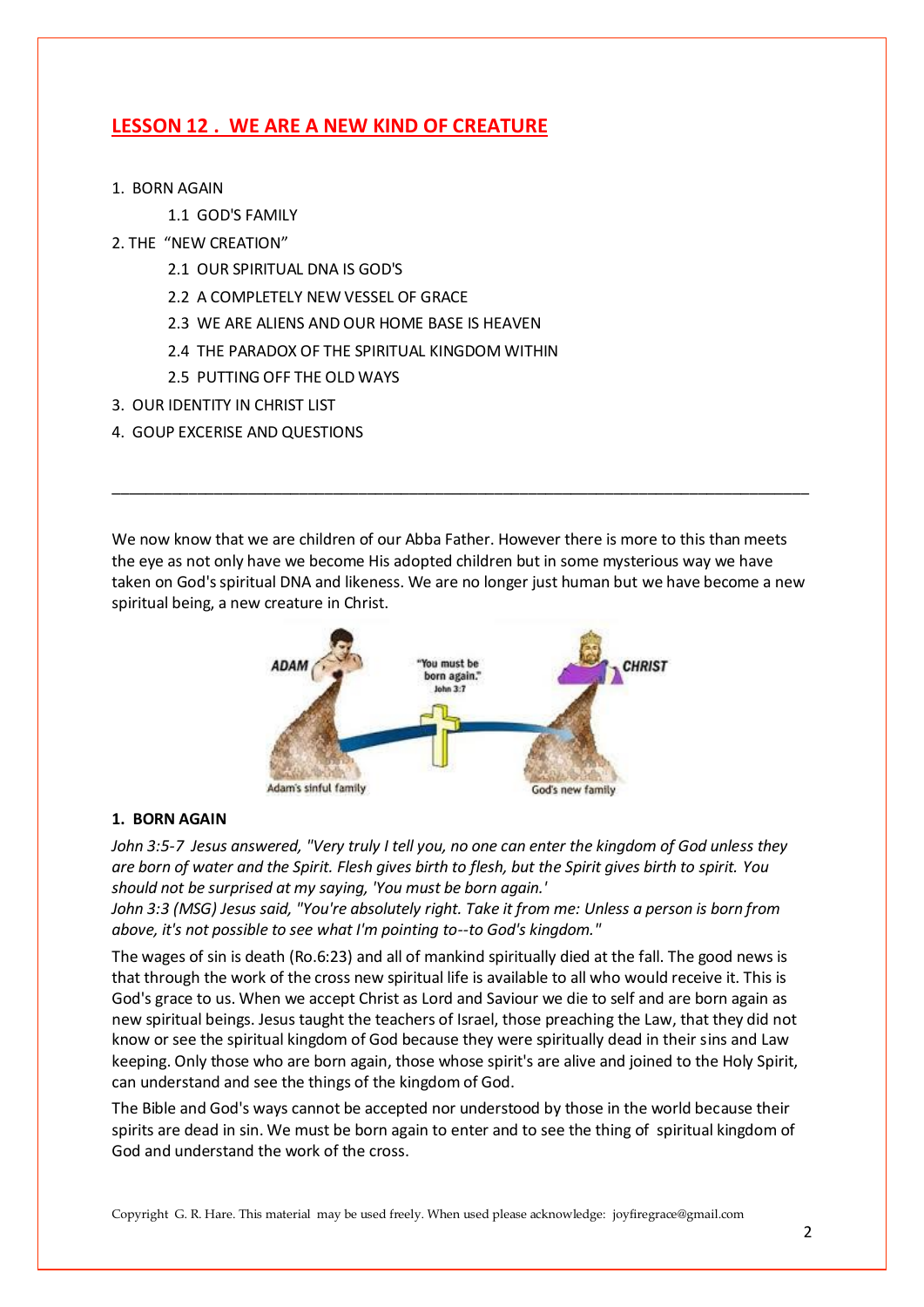#### **1.1 GOD'S FAMILY**

*Gal. 6:10 Therefore, as we have opportunity, let us do good to all people, especially to those who belong to the family of believers.* 

When we are born again, we become children of God and are included in the family of God. God is our Abba Father and all other believers are now our brothers and sisters in Christ. God's family is the Church (Heb.12:23) of Jesus, the first born Son. The Church includes all born again believers across the world, both the living and the dead. The Church is not something you join, it is something you are born into by the grace of God. At this time the Church may have many manmade divisions, but in the Father's eyes there is only one Church family. We need to love, value and honour God's family, it's precious and unique and God's gift. We are a communal people and Church life is vitally important to living in grace.

#### **2. THE "NEW CREATION"**

*2Co.5:17- 21 Therefore, if anyone is in Christ, he is a new creation; the old has gone, the new has come! All this is from God, who reconciled us to himself through Christ and gave us the ministry of reconciliation: that God was reconciling the world to himself in Christ, not counting men's sins against them. And he has committed to us* 



*the message of reconciliation. We are therefore Christ's ambassadors, as though God were making his appeal through us. We implore you on Christ's behalf: Be reconciled to God. God made him who had no sin to be sin for us, so that in him we might become the righteousness of God."*

*(KJV) Therefore if any man be in Christ, he is a new creature: old things are passed away; behold, all things are become new.*

*(Gal.6:14) Neither circumcision nor uncircumcision means anything; what counts is a new creation.*

When we are born again we are instantly a "new creation" or a "new person". The words "new creation" are from the following Greek words as defined by Strong's:

"New"; Greek kainos; new, as respects form, recently made, fresh, recent, unused, unworn, as respects substance of a new kind, unprecedented, novel, uncommon, unheard of.

"Creation"; Greek ktisis; the act of founding, establishing, building, the act of creating, creation, of individual things, beings, a creature, a creation.

The new creation is a complete new type of human being, we now share in God's divine nature (2Pet.1:4).

#### **2.1 OUR SPIRITUAL DNA IS GOD'S**

*Gal 3:16 The promises were spoken to Abraham and to his seed. The Scripture does not say "and to seeds," meaning many people, but "and to your seed," meaning one person, who is Christ. .....v19 What, then, was the purpose of the law? It was added because of transgressions until the Seed to whom the promise referred had come.*

*1Pe 1:23 For you have been born again, not of perishable seed, but of imperishable, through the living and enduring word of God.*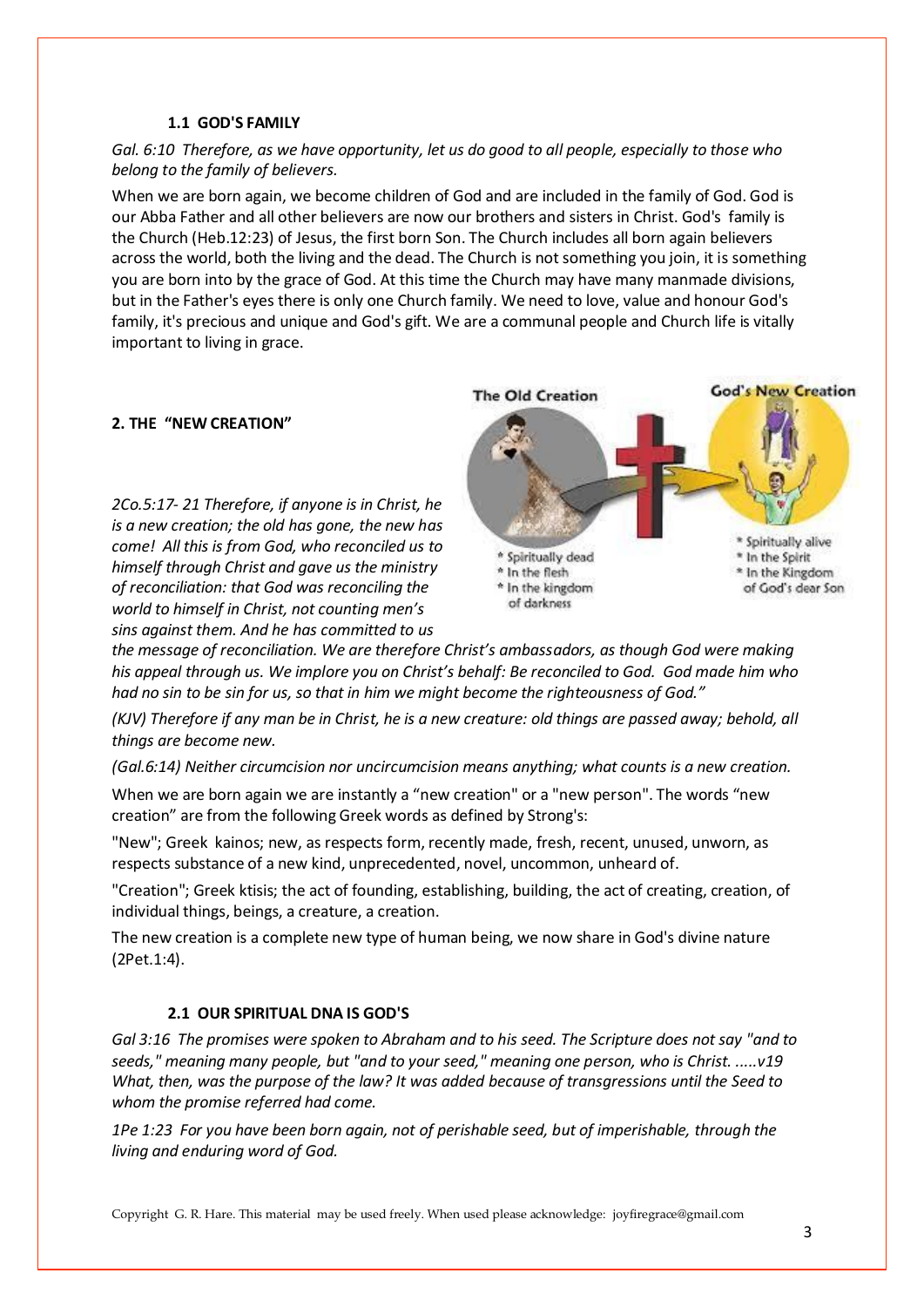The Greek word for seed also means sperm i.e. that which carries all the potential of new life. Being born again as a new creature comes about through spiritual conception. The Word of God's good news of his love for us expressed in Jesus and his grace comes to us and brings about spiritual conception in our hearts. God plants the seed of Jesus in our hearts and the Holy Spirit brings that seed to life. Like a sperm, the seed brings with it a unique DNA, a unique new code of life, the Word, Jesus Christ. God's seed is Jesus in us and it is He that completely changes our very nature, our very being. In fact the new seed of Christ kills of our old corrupted sinful genetics and replaces



them with something completely new; the character and likeness of our Abba Father. This not only has spiritual implications but physical as well. We can now live in an increasing expectation of health and physical prosperity as our spiritual DNA frees us from the physical genetics that may have caused ill health. This is the miracle of the Word and the Spirit within us.

#### **2.2 A COMPLETELY NEW VESSEL OF GRACE**

*Luk.5:37-39 And no one pours new (neos) wine into old wineskins. If he does, the new wine will burst the skins, the wine will run out and the wineskins will be ruined. No, new wine must be poured into new (kainos) wineskins. And no one after drinking old wine wants the new, for he says, 'The old is better.'"*

Jesus used the analogy of old and new wine skins to emphasis the fact that he had come to do a completely new thing. In Jesus time wine was fermented in leather wine skins which would stretch as fermentation took place, once stretched the wine skin would have to be discarded otherwise it would burst if filled more than a few times with new wine. Jesus used this analogy to represent the Law system being replaced by grace and the old human by a completely new type of human that could be filled with God's Spirit. The old wine skin of Law and the old self has to be discarded if one is to be born again. The new creation is not about regenerating the old, it's actually about death of the old and resurrection as something completely new and different. In the



above scripture the word new as in new wineskin is the same word as used in 2 Co.5:17; a completely new type, never seen before, not regenerated from something old.

Another analogy is that grace and the new creature is like a brand new 4x4 model car, that is designed specifically to go wherever and do whatever is necessary, as opposed to a revamped old car that just doesn't have the power or capacity to do the job or carry the load. So too the new creature in Christ, designed and made for the kingdom of God and intimacy with Abba.

#### **2.3 WE ARE ALIENS AND OUR HOME BASE IS HEAVEN**

*1Pe 2:11 Dear friends, I urge you, as aliens and strangers in the world, to abstain from sinful desires, which war against your soul.* 

*Heb 11:13 All these people were still living by faith when they died. They did not receive the things promised; they only saw them and welcomed them from a distance. And they admitted that they were aliens and strangers on earth.* 

Sometime we feel like strangers in the world. This is normal because now we are not just physical beings but spiritual as well, and we long to see spiritual reality manifesting here and now.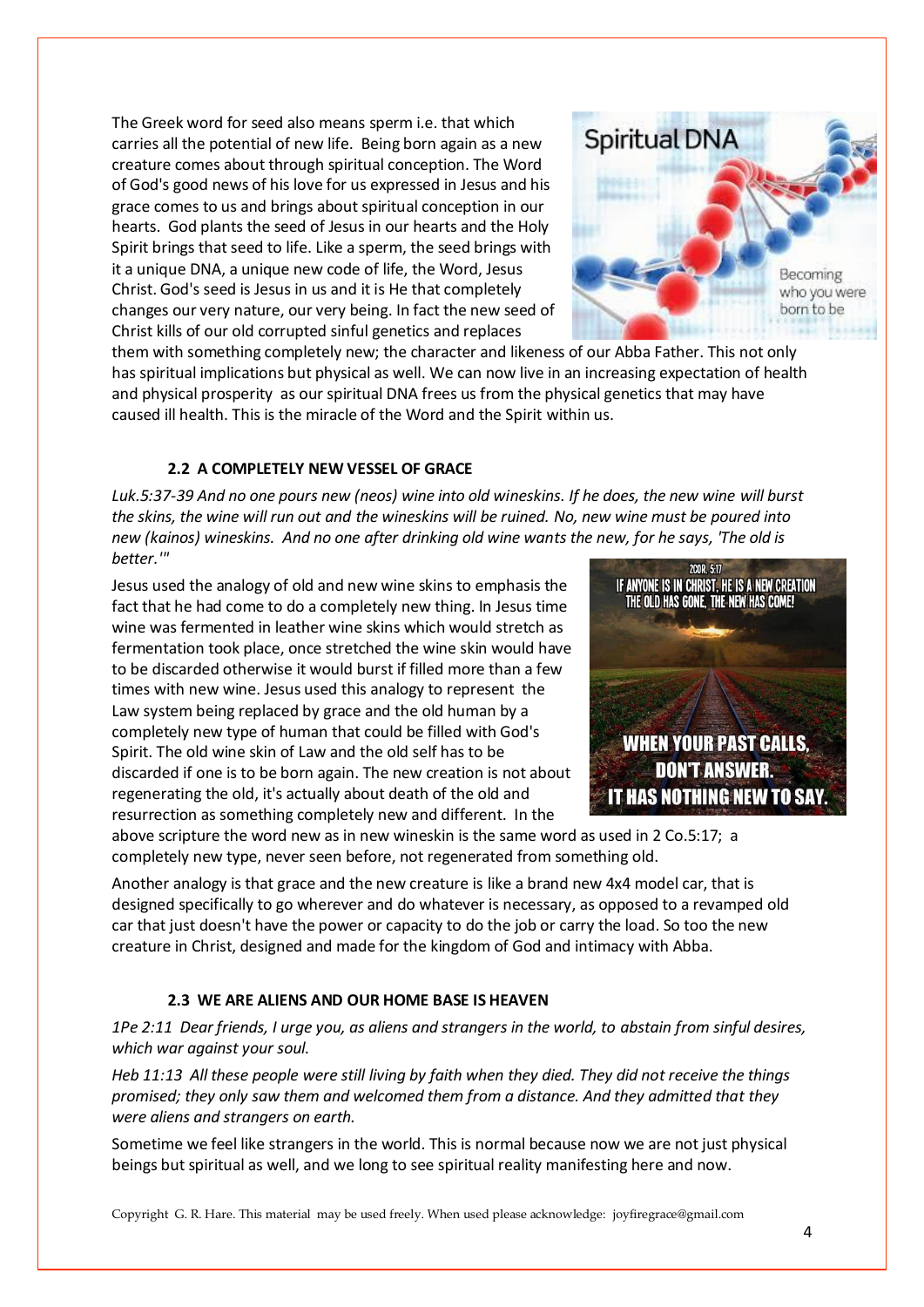As new creatures in Christ we are aliens on the physical earth. We are born again both into a new species and a new home; heaven. Our longing is to be with our Abba Father and to see heaven and His presence come to earth (Re.21:1) in a complete renewal of all things. As aliens we will suffer persecution from those who are not saved and from those of the Law. However grace empowers us to love those who persecute and reject us and the ways of grace.

#### **2.4 THE PARADOX OF THE SPIRITUAL KINGDOM WITHIN**

*Heb 10:14 For by one sacrifice he has made perfect forever those who are being made holy. 2Co 5:16 So from now on we regard no one from a worldly point of view*

The physical realm and body that we live in opposes the authority and reign of our inner "born again" spiritual person. The Apostle Paul was, next to Jesus, probably the best model of the "new creation" Christian. Yet we see that he too still struggled with sin (Ro.7:15), even though he was a new creation, even though he could write that he was dead to sin. Paul knew that the programming of his old sinful nature still had an amazing way of popping up from time to time and resisting God's will (Ro.7:18). We are new creations and the old has passed away (2Co.5:17) yet we still have to put off the ways of our old self (Eph.4:22). We are saved (Eph.2:8) yet we have to work out our salvation (Phil.2:12) practically in day to day



living and thinking. We have to appropriate the full benefits of "sozo" (the salvation package) so that we can experience full abundant life now (Jn.10:10). Our spiritual person has been perfectly sanctified in Christ (1Co.6:11) but in the physical and metal realm we are still being sanctified (1Thes.5:23) in our thinking and actions. We are perfect in Christ (Heb.10:14) and yet we all know that we all battle with our imperfections in the physical and mental realms.

Therefore we fix our eyes on Jesus and see ourselves hidden in him. We no longer see ourselves according to the flesh, our old self, but according to the spirit, our new self in Christ (2Co.5:16). This is how we live life in the Spirit. By the Spirit we are called to see prophetically who each and every person can be in grace.

#### **2.5 PUTTING OFF THE OLD WAYS**

*Eph.4:22 -23 (NKJV) put off, concerning your former conduct, the old man which grows corrupt according to the deceitful lusts, and be renewed in the spirit of your mind, and that you put on the new man which was created according to God, in true righteousness and holiness.*  When we examine the concept of "the new creation, the new man" in the context of the whole of the New Testament we will see that we are instantly a new creation and a new creature when we are born again. We are instantly saved, immortal, righteous and holy - just as Jesus is. This is because these characteristics and truths are now part of , at the same time we are called to apply these truths into our lives and to enter into a process of putting off the conduct and thinking of our "old self" and to be transformed to be like Jesus (2Co.3:17) not just in our spirits and identity but in our thinking, actions and living. We have to choose to co-operate with the Holy Spirit in this ongoing process of deleting the old habits and thought patterns that are a leftovers of our old dead nature and old generational inheritance. When doing this it is important to abide in grace and not allow any of our wrong actions or thoughts to condemn us, or warp our identity. The old self is no longer us it's dead on the cross, so don't be fooled into going back into that wrong belief. Stay focussed on Jesus and his grace and deal with any issues that the Holy Spirit reveals - but only if and when he does. We don't need to go on spiritual witch hunts into our past. What we need to choose to believe is that we are now set free from the past and generational issues, we have a new Father, a new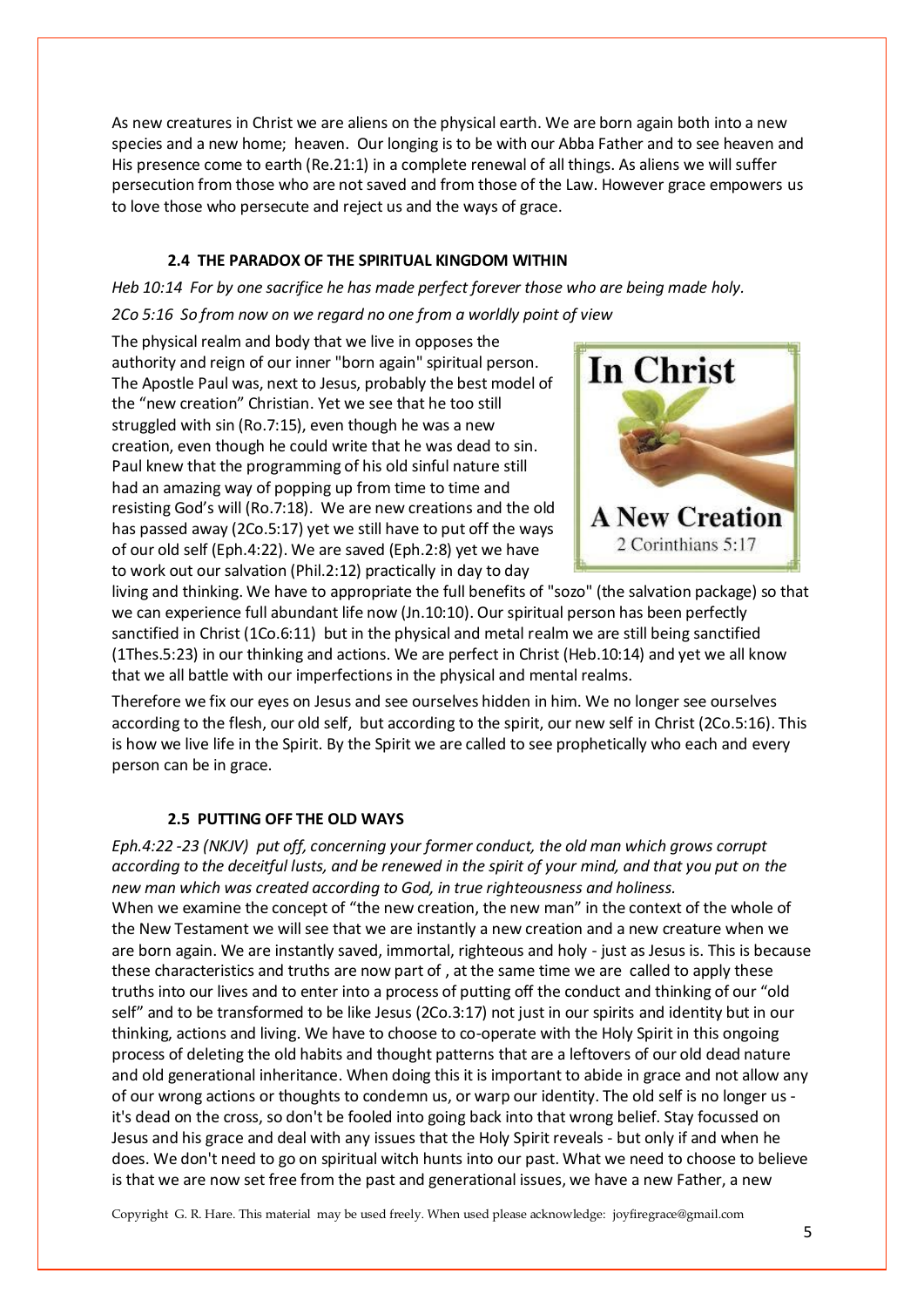nature, a new spirit and a forward focus based on the better promises that are ours in the grace of Jesus. The main thing is that with regard to the old self we have to renew our thinking (Ro.12:2) and this will lead to a change of actions. As Christ is in heaven so are we here on earth, the question is do we have the faith to see ourselves in this way?

#### **3. OUR IDENTITY IN CHRIST LIST**



| By the grace of Jesus; |               |                                                                                      |
|------------------------|---------------|--------------------------------------------------------------------------------------|
|                        | Matt. 5: 13   | I am salt of the earth.                                                              |
|                        | John 15: 15   | I am Christ's friend.                                                                |
|                        | 1Pet.5: 8     | I am an enemy of the devil.                                                          |
|                        | Matt.5: 14    | I am the light of the world.                                                         |
|                        | John 1: 12    | I am a child of God and part of His family. (Rom.8: 16).                             |
|                        | John 15: 1-5  | I am part of the true vine, a channel of Christ's life.                              |
|                        | John 15: 16.  | I am chosen and appointed by Christ to bear His fruit.                               |
|                        | Rom.6: 18     | I am a slave of righteousness.                                                       |
|                        | Rom.8:14-15   | I am a son of God and God is my Father. (Gal.3: 26 and 4: 6).                        |
|                        | Romans 8: 17  | I am a joint heir with Christ, sharing His inheritance with Him.                     |
|                        | 1 Cor.3: 16   | am a temple (home) of God. His Spirit (His life) dwells in me. (1Co.6:19)            |
|                        | 1 Cor.6: 17   | I am joined to the Lord and am one spirit with Him.                                  |
|                        | 1 Cor.12: 27  | I am a member of Christ's body. (Eph.5: 30).                                         |
|                        | 2Cor.5: 17    | I am a new creation and a new person.                                                |
|                        | 2Cor.5: 18-19 | I am reconciled to God and am a minister of reconciliation.                          |
|                        | Gal.3: 26-28  | I am a son of God and one in Christ.                                                 |
|                        | Gal.4: 6-7    | I am an heir of God since I am a son of God.                                         |
|                        | Eph.1: $1$    | I am a saint (1 Cor.1: 2)(Phil.1: 1)(Col. 1: 2).                                     |
|                        | Eph.2: 10     | I am God's workmanship handiwork created anew in Christ to do His work               |
|                        | Eph.2: 19     | I am a fellow citizen with the rest of God's people in His family.                   |
|                        | Eph.3: 1      | I am a prisoner of Christ (Eph.4:1).                                                 |
|                        | Eph.4: 24     | I am righteous and holy.                                                             |
|                        | Phil.3: 20    | I am a citizen of heaven right now. (Eph.2: 6).                                      |
|                        | Col.3:3       | I am Hidden with Christ in God.                                                      |
|                        | Col.3: 4      | I am an expression of the life of Christ because He is my life.                      |
|                        | Col.3: 12.    | I am chosen of God, holy, and dearly beloved.                                        |
|                        | 1Thes.1: 4    | I am chosen and dearly loved of God.                                                 |
|                        | 1Thes.5: 5    | I am a son of light and not of darkness.                                             |
|                        | Heb.3: 1      | I am a holy brother, partaker of a heavenly calling.                                 |
|                        | Heb.3: 14     | I am a partaker of ChristI share in His life.                                        |
|                        | 1Pet.2: 5     | I am one of God's living stones and being built up, in Christ, as a spiritual house. |